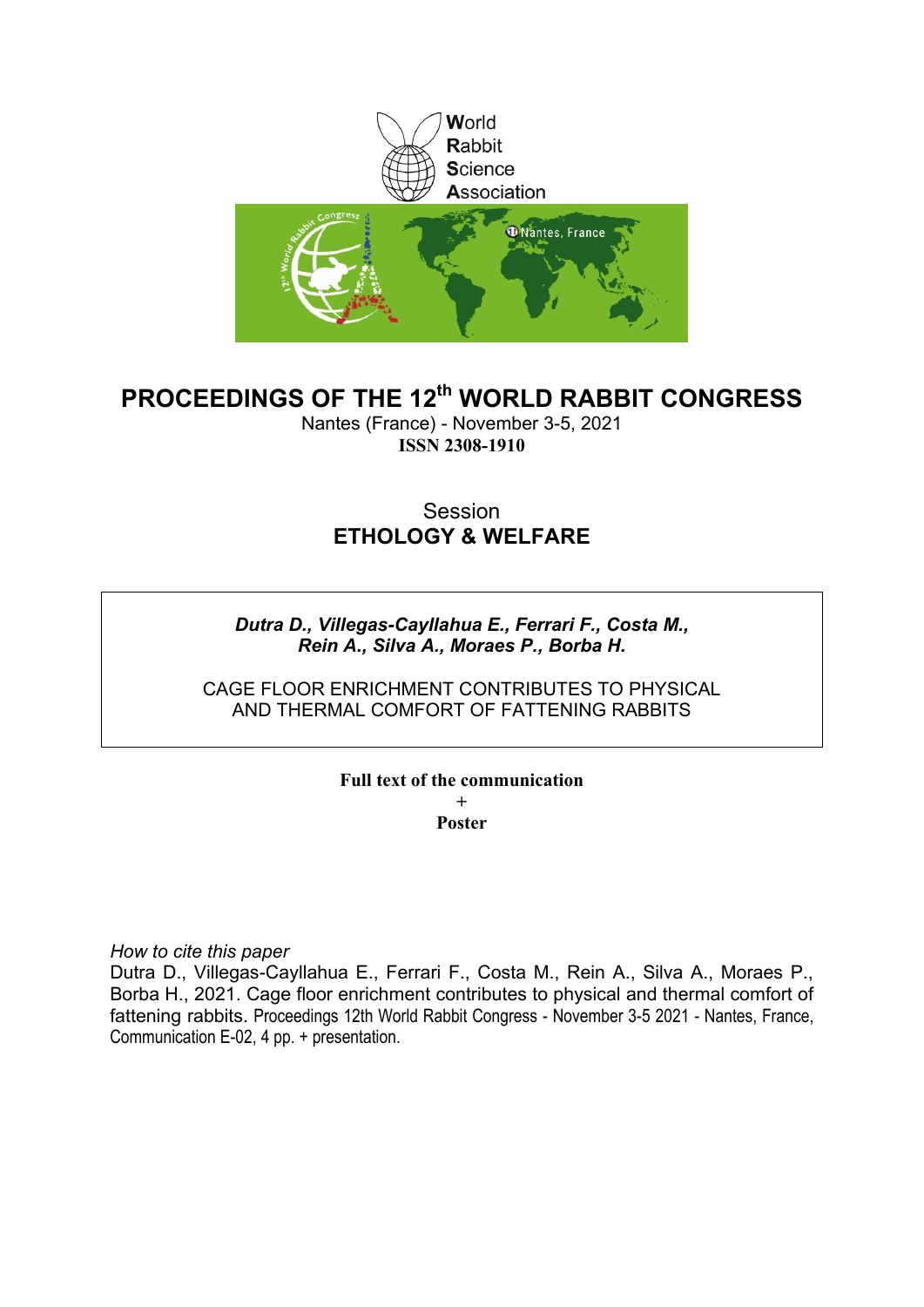## **CAGE FLOOR ENRICHMENT CONTRIBUTES TO PHYSICAL AND THERMAL COMFORT OF FATTENING RABBITS**

## **Dutra D.<sup>1</sup> \*, Villegas-Cayllahua E.<sup>1</sup> , Ferrari F.<sup>1</sup> , Costa M.<sup>2</sup> , Rein A.<sup>2</sup> , Silva A.<sup>1</sup> , Moraes P.<sup>2</sup> , Borba H<sup>1</sup> .**

<sup>1</sup>Dept. of Animal Science, FCAV, UNESP, Brazil, 14884-900, Jaboticabal, Brazil <sup>2</sup>Dept. of Veterinary Surgery, FCAV, UNESP, 14884-900, Jaboticabal, Brazil \*Corresponding author: danielrdutra@hotmail.com

#### **ABSTRACT**

The aim of the study was to evaluate the effect of enriched cage floor on behavioral and physiological traits of 90-d fattening rabbits. A total of 45 males were individually housed in wire cages. Two types of cage floor enrichment were compared (clay tile *vs* porcelain tile), whereas 15 all-wire floors were assigned as control. Animals could freely choose between tile floor or wire-mesh. Rabbit behavior was observed through 3 days and scanned every 15 minutes, 8 hours daily. Superficial body temperature was determined hourly and respiratory frequency (fR) 3 times a day. Time budgets showed that activity and posture categories were poorly influenced by the type of floor and had no effect on behavior. Although the choice between clay and porcelain tile did not differ significantly, the animals spent more time on the floor tile than on wire-mesh (66% *vs* 34% observation time; P<0.001). Overall fR decreased by 10.7% in rabbits kept on the porcelain tile compared to the others  $(P<0.01)$ . In addition, ears and muzzle temperatures were higher (P<0.01) in rabbits with no floor enrichment in their cages (ears:  $+3.1^{\circ}$ C; muzzle:  $+1.9^{\circ}$ C). These results demonstrated that cage floor enriched with tiles, especially porcelain tile, affects positively the thermoregulation and can be used to improve physical and thermal comfort of fattening rabbits.

**Key words**: Animal behavior, Rabbit production, Resting, Skin temperature, Welfare.

#### **INTRODUCTION**

Environmental enrichment was well defined by Newberry (1995) as an improvement in the biological functioning of captive animals resulting from modifications to their environment. However, it is well known that most of the fattening rabbits reared worldwide are still housed in all-wire cages, without any kind of floor enrichment or with few concerns about the animal welfare. Wire net floor can lead to severe consequences in reproducing animals, as foot pad injuries (Rosell and De La Fuente, 2013) and abnormal patterns of behavior such as biting the cage bars and excessive body care (Hansen and Berthelsen, 2000). An effective solution would be the use of flooring material generally used in construction projects, covering the wire-mesh partially. With low porosity and high mechanical strength, they might be used as footrests or bodyrests. This type of floor enrichment would be proposed for fattening rabbits, in this way stimulating rest and physical comfort. A few papers have been published evaluating different types of floor, such as concrete, plastic-mesh, steel-slat, iron-slat, straw layer, wood-slat and elevated platform (Morisse *et al*., 1999; Princz *et al*., 2008; Trocino *et al*., 2008; Abdelfattah *et al*., 2013; Trocino *et al*., 2015; Masthoff and Hoy, 2019; Windschnurer *et al.,* 2019). However, as simple as it seems, there is a lack of information about flooring used as body rest and its interaction with the rabbits. Facing this scenario, the objective of our study was to evaluate the effect of two different floor tiles as environmental enrichment in traditional wire cages on behavioral and physiological parameters of fattening rabbits.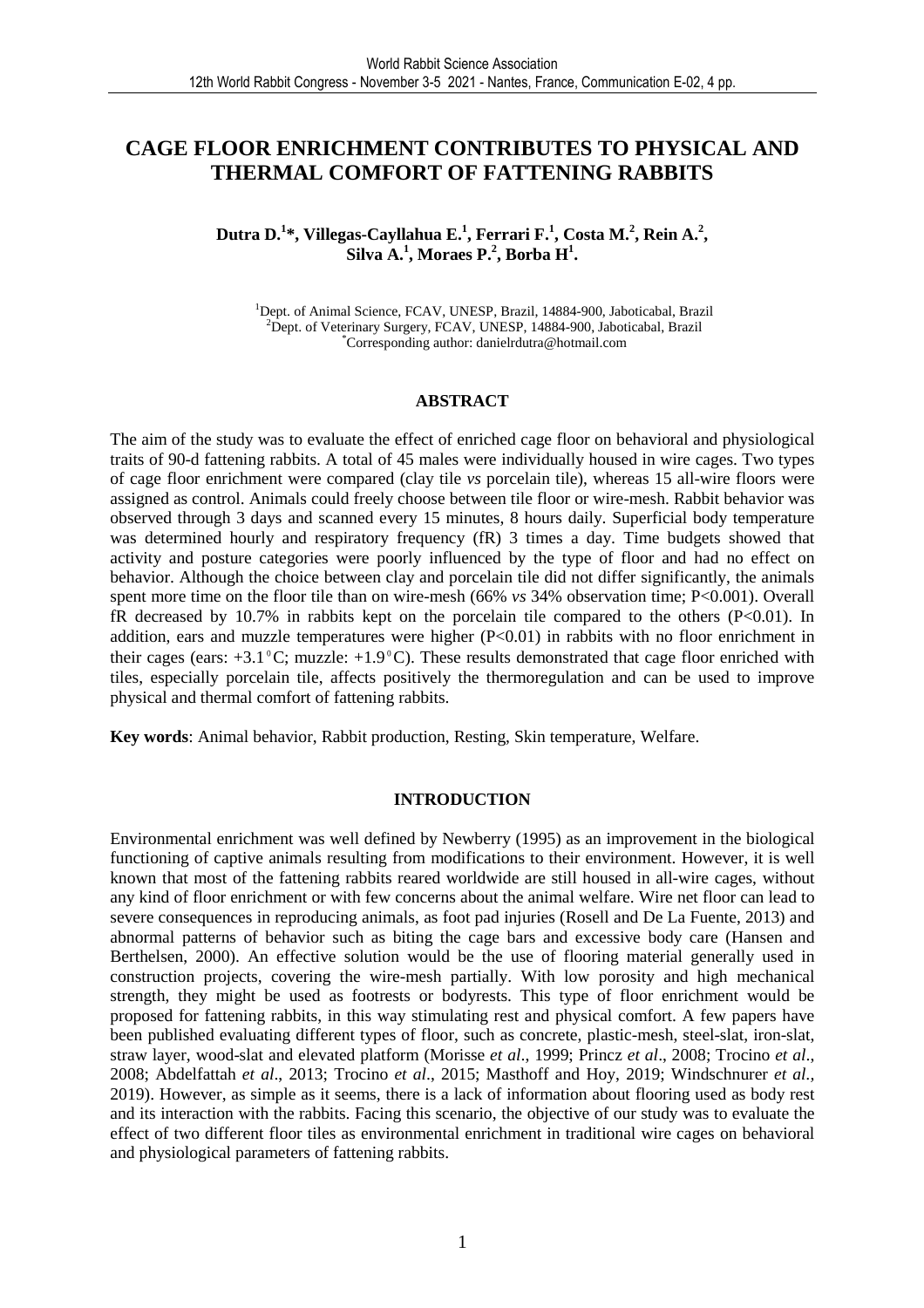## **MATERIALS AND METHODS**

#### **Animals and Experimental Design**

Data collection was performed at the Rabbit Production Unit at UNESP, Jaboticabal, SP, Brazil, in an open east-west oriented building. During the experimental period, the average temperature was  $21.3^{\circ}$ C with 79% of relative humidity. A total of 45 fattening male rabbits at 90 days of age, from *Botucatu* genetic group, were randomly assigned to individual all-wire cages (80 x 60 x 40 cm). *Botucatu* is a synthetic strain reared in Brazil, originated from Norfolk 2000 rabbits. It has five decades of local adaptation and has been selected for growth rate and litter size since 1992 (Moura *et al*., 2001). Two types of cage floor enrichment were compared (clay tile *vs* porcelain tile) and set on the wire-mesh, while 15 all-wire floors were assigned as control with no enrichment (n=15 repetitions/treatment), as shown in figure 1. A set of 5 clay tiles attached to the cage floor made one unit. Tiles were uniform in width and length (60 x 24 x 0.7 cm) and covered 51.4% of the cage floor. Animals could freely choose between tile or wire-mesh. Behavioral observations were carried out directly from 9 am to 5 pm, throughout three days, and scanned by 15 minutes ( $n = 33$  scans per day/animal). An ethogram was designed within three categories: activity (feeding, moving, resting and self-cleaning), posture (sitting, laying and standing) and body position on the enriched floor (front, back, half and whole body). Respiratory frequency (fR) were determined 3 times a day (9 am, 2pm and 5pm) by breathing counting observation on the rabbit flank. Superficial ear and muzzle temperatures were measured with infrared thermometer (Fluke 59 MAX, Fluke Corporations, Washington, EE. UU.). Room temperature and humidity were also checked by hour, using three humidifier-thermometers set. Animals had free access to water and food. All the cages were equipped with nipple drinkers and ceramic feeders on the opposite side of the enriched floor. Rabbits were used to the observers and to the enrichment two days prior starting the trial.



**Figure 1:** Cage floor enrichment evaluated: A) clay tile floor; B) porcelain tile floor; C) no enrichment (control).

### **Statistical Analysis**

The experimental unit was the individual rabbit for all parameters evaluated. Behavioral data were analyzed using Kruskal-Wallis non-parametric test with SAS 9.0 (2002). Data regarding body superficial temperature and respiratory frequency were analyzed with GLM procedure of SAS 9.0 (2002). LSMEANS were compared by Tukey adjustment.

### **RESULTS AND DISCUSSION**

#### **Time Budget**

There was no influence of the enriched floors on rabbit's behavior in terms of activity, posture and position on the tiles (P>0.05). Time budget barely changed in response to the treatments, showing that animals spent most of the daytime feeding (44%), resting (31%), self-cleaning (20%) and moving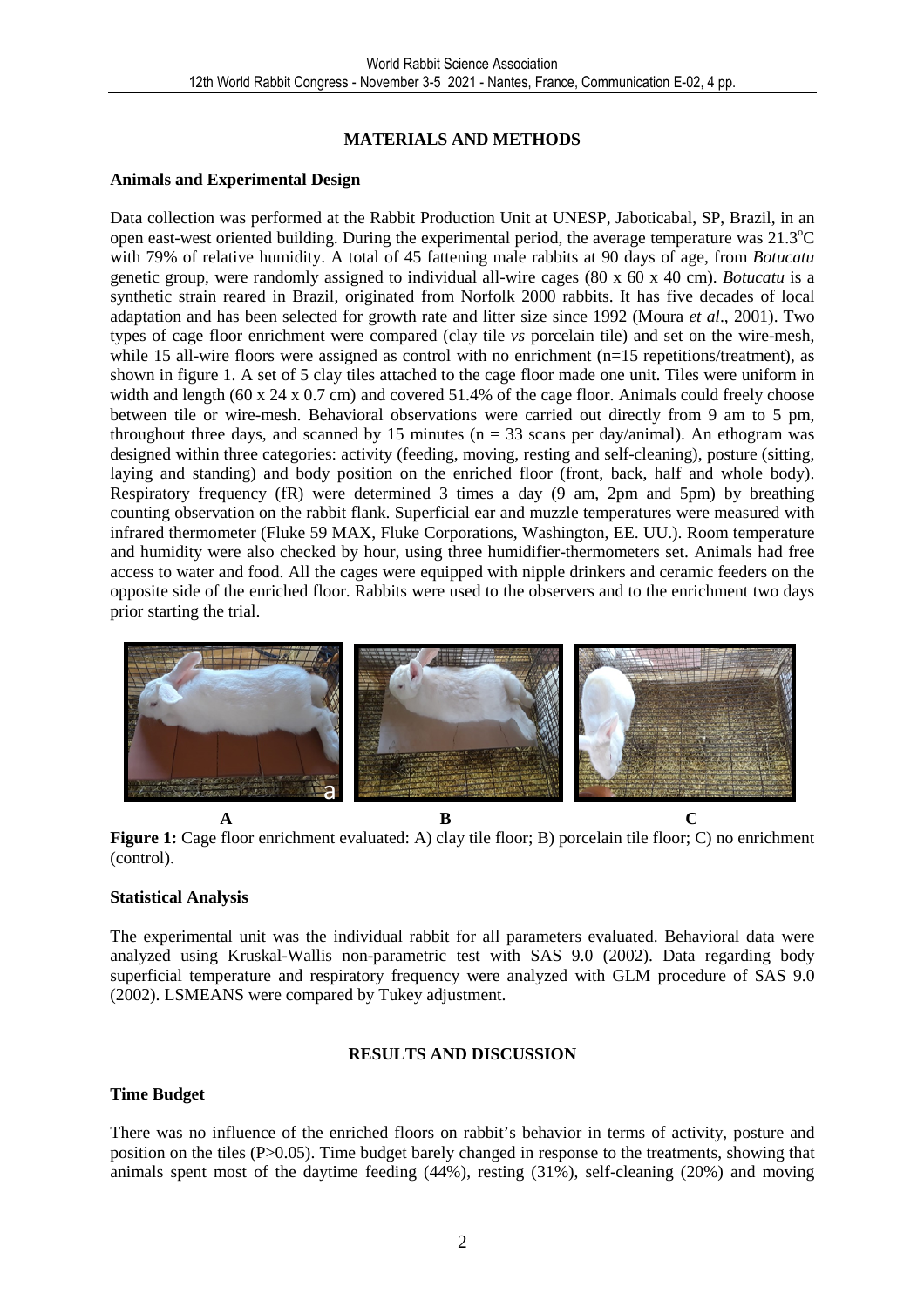inside the cage (5%) regardless from the flooring type. However, the animals showed a strong preference for the floor tiles instead of the mesh-wire (66% vs  $34\%$  observation time; P<0.001), no matter which tile material was. The majority of the rabbits chose the floor tiles exclusively for resting and no feces accumulation on the surfaces was observed, except for 3 cages (6.66%) where the animals avoided contact with dirty tiles. This issue was easily solved by changing tiles position in the cages. Rabbits kept the same behavioral repertoire and same frequency of their activities, although they stayed more often on the floor tile – just in order to get some physical comfort to their body and feet on a solid and firm floor.

### **Physiological Traits**

Overall, ear temperature was always higher  $(P<0.01)$  compared to the muzzle (Table 1), as already seen in other researches (Lukefahr and Ruiz-Feria, 2003; De Lima *et al*., 2013). This pattern is well known, since rabbits have an extensive network of blood vessels in the ears, with relevant role for sensible heat loss (Honda *et al*., 1963).

**Table 1:** Effect of floor enrichment on body superficial temperature ( $\pm$  standard error) of fattening rabbits.

| Body area | Superficial temperature $(C)$ |                 |                 |                |  |
|-----------|-------------------------------|-----------------|-----------------|----------------|--|
|           | Clay tile                     | Porcelain tile  | No enrichment   | Average        |  |
| Muzzle    | $24.0 + 0.1$ Aa               | $23.8 + 0.1$ Aa | $25.5 + 0.1$ Ab | $24.4 + 0.1$ A |  |
| Ear       | $29.0 + 0.1$ Ba               | $28.6 + 0.1$ Ba | $31.5 + 0.1$ Bb | $29.7 + 0.1 B$ |  |
| Average   | $26.5 + 0.1 a$                | $26.2 + 0.1 a$  | $28.5 + 0.1 b$  |                |  |

Means followed by different lower-case letters in a row and capital letters on a column differ significantly by Tukey test ( $P \leq$ 0.01).

Ears and muzzle superficial temperatures were higher  $(P<0.01)$  in rabbits housed in cages without enriched floors (ears: +3.1°C; muzzle: +1.9°C). It shows that both floor enrichments contributed to the thermoregulation process. Physical contact with the tiles likely helped the animals to exchange heat through the floor surfaces by conduction, and, consequently, decreased muzzle and ears temperature. The diameter of blood vessels that supply bare skin would shrink (vasoconstriction), decreasing blood flow to the ear and muzzle.

Porcelain tile also affected positively the respiratory frequency of the animal (-10.7%) compared to the other two groups  $(P<0.01)$  (Table 2). Lower temperatures of ear and muzzle within the porcelain group led to a lower respiratory rate compared to the other groups.

**Table 2:** Effect of floor enrichment on respiratory frequency (fR) ( $\pm$  standard error) at different hours of the day in fattening rabbits.

| Floor enrichment | $fR$ (breathing/min) |                |                |                |  |
|------------------|----------------------|----------------|----------------|----------------|--|
|                  | 9h                   | 14h            | 7h             | Average        |  |
| Clay tile        | $60.2 \pm 1.9$       | $63.8 \pm 1.9$ | $62.9 \pm 1.9$ | $62.3 + 1.1A$  |  |
| Porcelain tile   | $53.4 + 1.9$         | $56.7 \pm 1.9$ | $60.0 \pm 1.9$ | $56.7 + 1.1 B$ |  |
| No enrichment    | $65.1 + 1.9$         | $63.2 + 1.9$   | $62.7 + 1.9$   | $63.7 + 1.1A$  |  |
| Average          | 59.6 $\pm$ 1.1       | $61.2 \pm 1.1$ | $61.9 \pm 1.1$ |                |  |

Means with different letters on the same column differ significantly at P<0.01 by Tukey test.

The significative difference for fR, presumably, happened due the thermal characteristics of each floor. With higher density and lower porosity, the porcelain tile is characterized by a higher thermal conductivity than the clay tile (García *et al*.*,* 2010). So, the animal loses heat through the porcelain surface more efficiently, without activating thermoregulatory mechanisms (i.e. increased respiratory rate) to balance his core temperature as the other two groups did  $(P<0.01)$ .

As the respiratory rate is directly affected by heat loss through the floor surfaces and the animals spent most of their time on the floor tile, our research encourages more studies with alternative materials to be used as floor enrichment for fattening rabbits, in order to contribute to the animal welfare on rabbitries.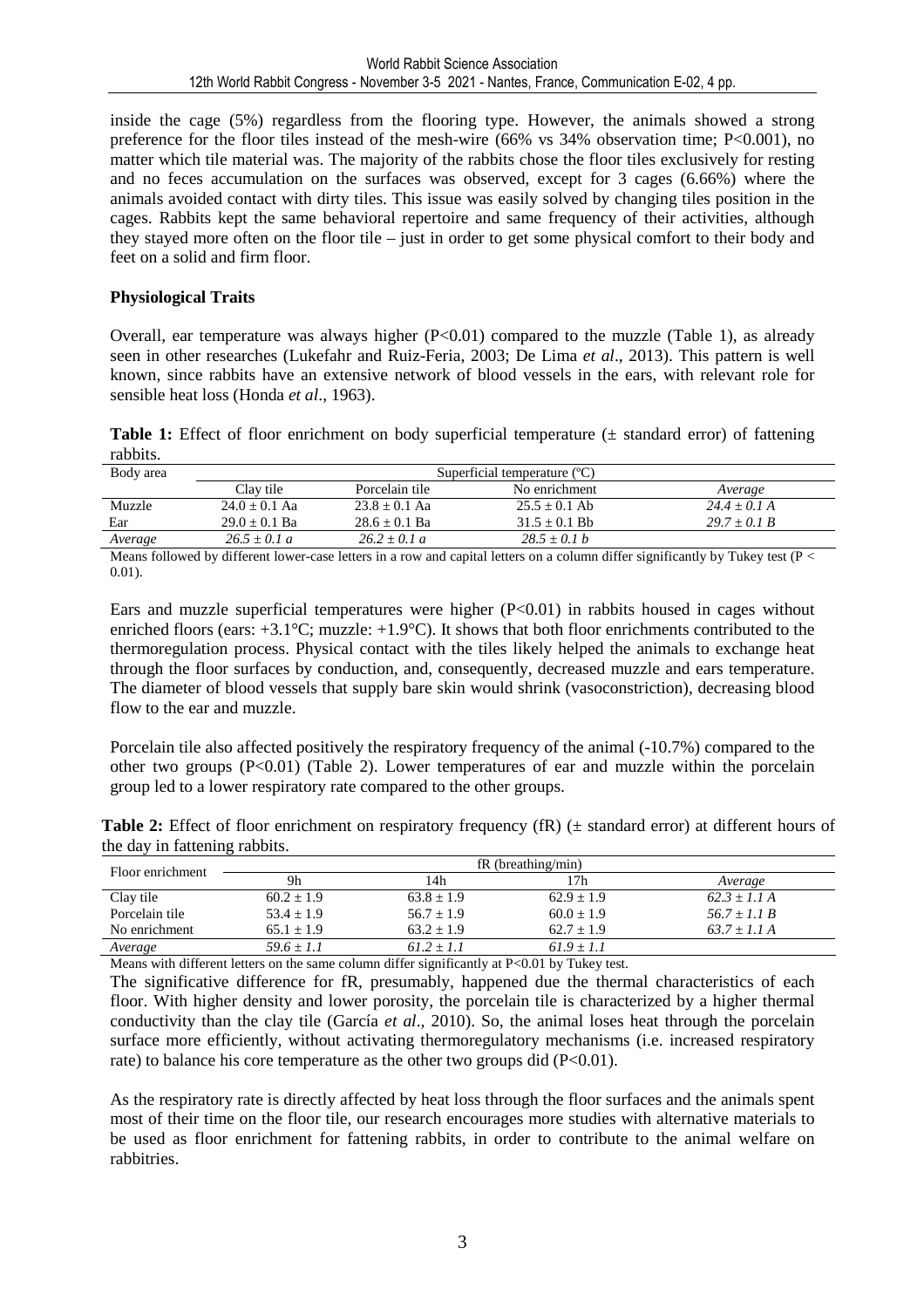#### **CONCLUSIONS**

Our results demonstrated that cage floor enriched with tiles, especially porcelain tile, affects positively the thermoregulation and can be used within production systems to contribute to the physical and thermal comfort of fattening rabbits.

#### **REFERENCES**

- Abdelfattah E., Karousa M., Mahmoud E., EL-Laithy S., El-Gendi G., Eissa N. 2013. Effect of cage floor type on behavior and performance of growing rabbits. *J. Vet. Adv*., 3, 34–42.
- De Lima V., Piles M., Rafel O., López-Béjar M., Ramón J., Velarde A., Dalmau A. 2013. Use of infrared thermography to assess the influence of high environmental temperature on rabbits*. Res Vet Sci.,* 95, 802-810.
- García E., De Pablos A., Bengoechea M.A., Guaita L., Osendi M.I., Miranzo P. 2010. Thermal conductivity studies on ceramic floor tiles. *Ceram. Int.,* 37, 369–375.
- Hansen L.T., Berthelsen H. 2000. The effect of environmental enrichment on the behavior of caged rabbits (*Oryctolagus cuniculus*). *Appl Anim Behav Sci.,* 68, 163-178.
- Honda N., Carlson L.D., Judy W.V. 1963. Skin temperature and blood flow in the rabbit ear. *Am. J. Physiol*., 204, 615-618.
- Lukefahr S.D., Ruiz-Feria C.A. 2003. Rabbit growth performance in a subtropical and semi-arid environment: effects of fur clipping, ear length, and body temperature*. Livest. Res. Rural Dev*. 15, 1–10.
- Masthoff T., Hoy S. 2019. Investigations on the influence of floor design on dirtiness and foot pad lesions in growing rabbits. *Animals*, 9, 354.
- Morisse J.P., Boilletot E, Martrenchar A. 1999. Preference testing in intensively kept meat production rabbits for straw on wire grid floor. *Appl Anim Behav Sci.,* 64, 71-80.
- Moura A.S.A.M.T., Costa A.R.C., Polastre R. 2001. Variance components and response to selection for reproductive, litter and growth traits through a multi-purpose index. *World Rabbit Sci.,* 9, 77-86.
- Newberry R.C. 1995. Environmental enrichment: Increasing the biological relevance of captive environments. *Appl. Anim. Behav. Sci.*, 44, 229-243.
- Princz Zs., Nagy I., Radnai I., Gerencsér Zs., Szendrő Zs. 2008. Effect of the floor type and stocking density on the productive performance of growing rabbits. *In: Proc. 9th World Rabbit Congress, 2008 June, Verona, Italy, 1225-8.*
- Rosell J.M., De La Fuente L.F. 2013. Assessing ulcerative pododermatitis of breeding rabbits. *Animals,* 3, 318–326.
- SAS. 2002. SAS/STAT User's Guide (Release 9.0). *SAS Inst. Inc., Cary NC, USA*.
- Trocino A., Filiou E., Tazzoli M., Birolo M., Zuffellato A., Xiccato G. 2015. Effects of floor type, stocking density, slaughter age and gender on productive and qualitative traits of rabbits reared in collective pens. *Animals*, 9, 855–861.
- Trocino A., Xiccato G., Majolini D., Fragkiadakis M. 2008. Effect of Cage Floor and Stocking Density on Growth Performance and Welfare of Group Housed Rabbits. *In: Proc. 9th World Rabbit Congress, 2008 June, Verona, Italy, 1251–1256.*
- Windschnurer I., Waiblinger S., Hanslik S., Klang A., Smajlhodzic F., Löwenstein M., Niebuhr K. 2019. Effects of Ground Floor Type on Selected Health-Parameters and Weight of Rabbits Reared in Group. *Animals,* 9, 216.